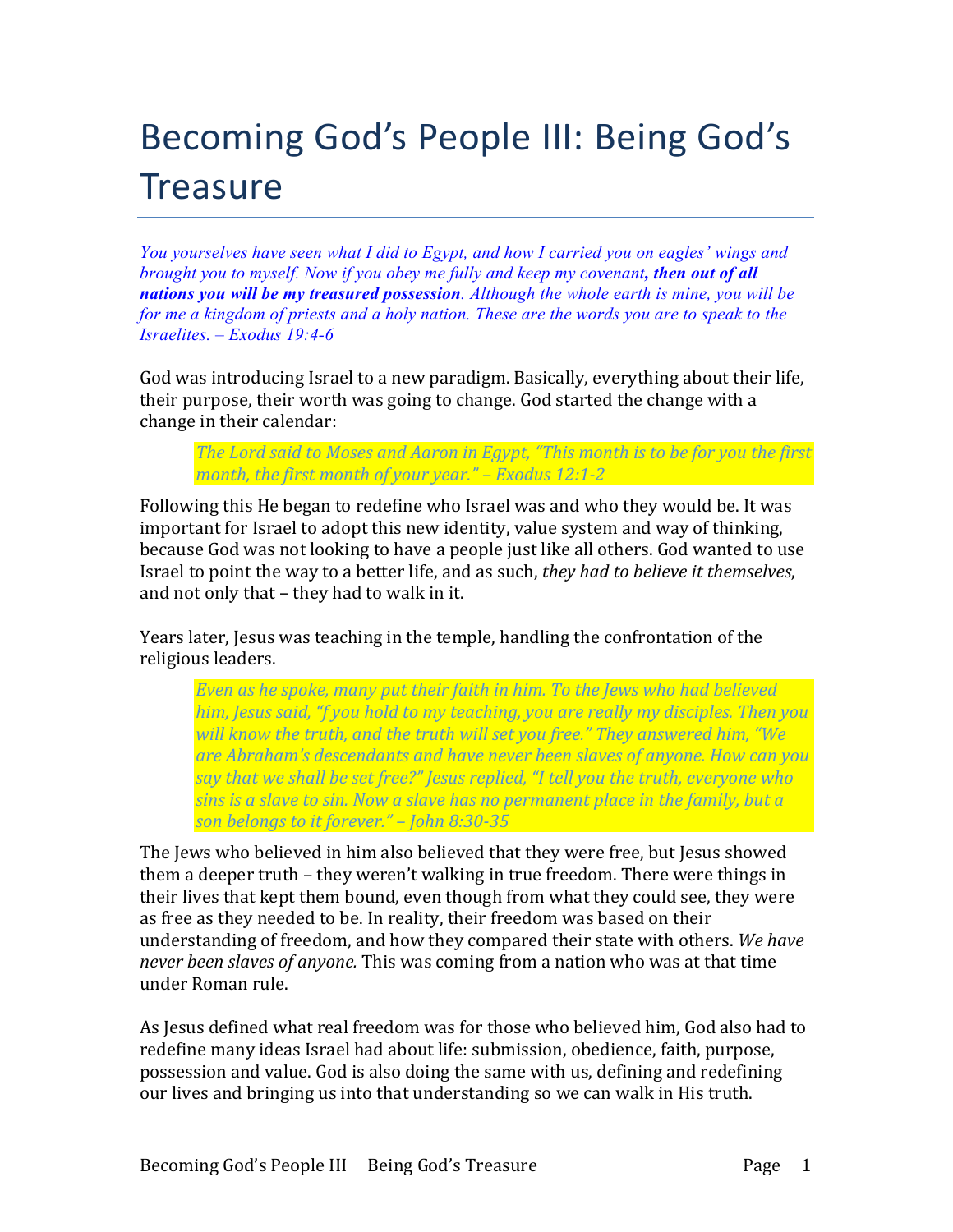## **Stating the Obvious**

"Treasure" is not a concept that normally needs a lot of explanation. Things of value, things that will benefit us or just things that will please us are treasures to us. Supply and Demand is based on this fact, that regardless of the actual net worth of a product, if there is enough demand for it, its value, or "treasure equivalent" skyrockets. Stores create artificial or perceived demand to further validate our "need for that treasure". Treasures make us happy, they fulfill us, they give us self worth. 

*The kingdom of heaven is like treasure hidden in a field. When a man found it, he hid it again, and, and then in his joy went and sold all he had and bout that field.* Again the kingdom of heaven is like a merchant looking for fine pearls. *When he found one of great value, he went away and sold everything he had and bought it. – Matthew 13:44-46*

Jesus has been preaching about a kingdom that he is inviting people to enter. In the parables, he is describing how the kingdom works. Following one parable, Jesus explains who the "players" are in the parable:

*The one who sowed the good seed is the Son of Man. The field is the world, and* the good seed stands for the sons of the kingdom. The weeds are the sons of the *evil one, and the enemy who sows them is the devil. The harvest is the end of the age and the harvesters are angels. – Matthew 13:37-39*

So the parables are more than just nice stories – they speak of spiritual realities that we are able to enter into, when we understand how the kingdom is demonstrated in other areas of scripture.

## **New Found Treasure**

In the parable, Jesus describes the actions of two men. Each of the men came upon their treasure in very different ways, but the result was the same. The first man

stumbled upon something that was immediately recognized as **prized**. The treasure was hidden, and by the nature of the parable, was either unknown or forgotten by the owner of the field. To think of all the times the owner cared for the field, maybe planted crops or used it for grazing his animals, daily overlooking something of extreme worth that could have been discovered with some effort. This treasure could have also

| Treasures are: |  |
|----------------|--|
| Prized         |  |
| Preferred      |  |
| Pursued        |  |

affected the area of the field negatively, causing it not to produce. In any case, when the man found the treasure, he knew it was to be **preferred** above anything else the man had. The man now had one focus: get the treasure.

The second man's focus was different. He was in **pursuit** of a particular treasure, and was meticulous until he found it. One he found it, he was **persistent** in his efforts, selling everything until he could buy the treasure.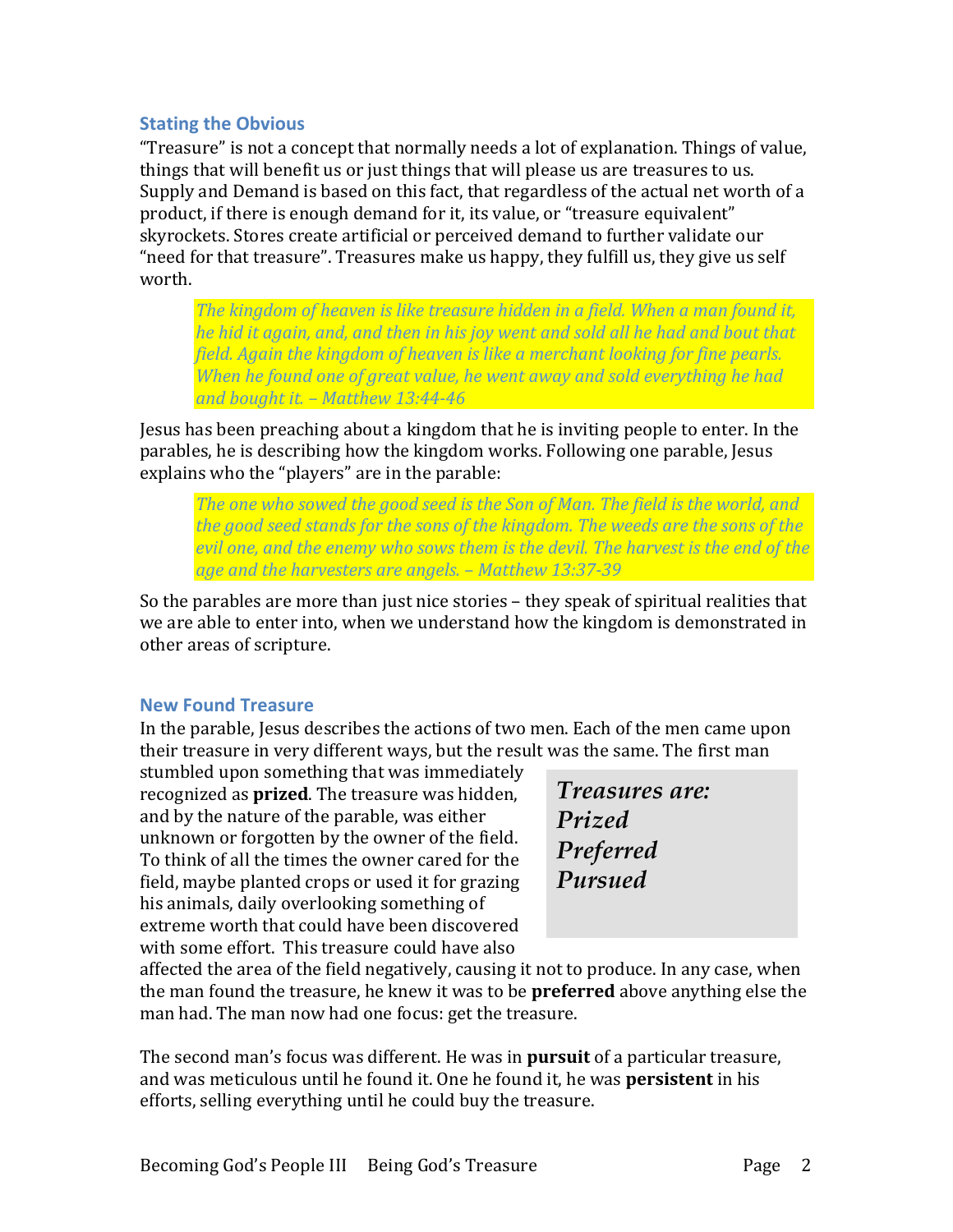As a parable of the kingdom of heaven, you can see how God is when it comes to his treasure:

| <b>Prized</b>    | Suppose one of you has a hundred sheep and loses one of them. Does<br>he not leave the ninety-nine in the open country and go after the lost<br>sheep until he finds it? And when he finds it, he joyfully puts it on his<br>shoulders and goes home. Then he calls his friends and neighbors<br>together and says "rejoice with me, I have found my lost sheep" –<br>Luke 15: 4-6 |
|------------------|------------------------------------------------------------------------------------------------------------------------------------------------------------------------------------------------------------------------------------------------------------------------------------------------------------------------------------------------------------------------------------|
| <b>Preferred</b> | I tell you that in the same way there will be more rejoicing in heaven<br>over one sinner who repents than over ninety-nine righteous persons<br>who do not need to repent. - Luke 15:7                                                                                                                                                                                            |
| <b>Pursued</b>   | You see, at just the right time, when we were still powerless, Christ<br>died for the ungodly. Very rarely will anyone die for a righteous man,<br>though for a good man someone might possibly dare to die. But God<br>demonstrates his own love for us in this: While we were still sinners,<br>Christ died for us                                                               |

Israel was just coming out of a lifestyle of torture, abuse, forced possession and no value. In Egypt they were not prized, they were used. They were not preferred - they were pushed aside. And the only pursuit of them was if they tried to get away. God wanted them to know a new life that would come with the covenant - a life where they could begin to feel real worth and purpose.

## **King of the Hill**

God spoke of Israel as being his treasured possession. In this it was understood that Israel was prized. God went so far as to say that while the whole earth was His, Israel would have a special place and significance. Fast-forward to Jesus' interaction with those who believed in him and you can see what this turned into: We are *Abraham's descendants...* this became a badge to be worn, a sense of entitlement and almost a statement to the world that they were "God's favorite".

*Two* men went up to the temple to pray, one a Pharisee ands the other a tax *collector.* The Pharisee stood up and prayed **about himself**: "God, I thank you *that I am not like other men – robbers, evildoers, adulterers – or even like this tax* collector. I fast twice a week and give a tenth of all I get." But the tax *collector stood at a distance. He would not even look up to heaven, but beat his breast and said, God, have mercy on me, a sinner." I tell you that this man, rather than the other, went home justified before God. For everyone who exalts himself will be humbled, and he who humbles himself will be exalted.* – Luke *18:10-14*

Being special does not mean being better. Being set apart is not to be a sign of status. Being called is not an avenue to condemn. Jesus said that the tax collector went home justified (not just *feeling better about himself*, but having been made right by God), where the Pharisee received nothing. This man was a *treasure that was* **stumbled upon**, that God declared his worth, preferred him over the Pharisee and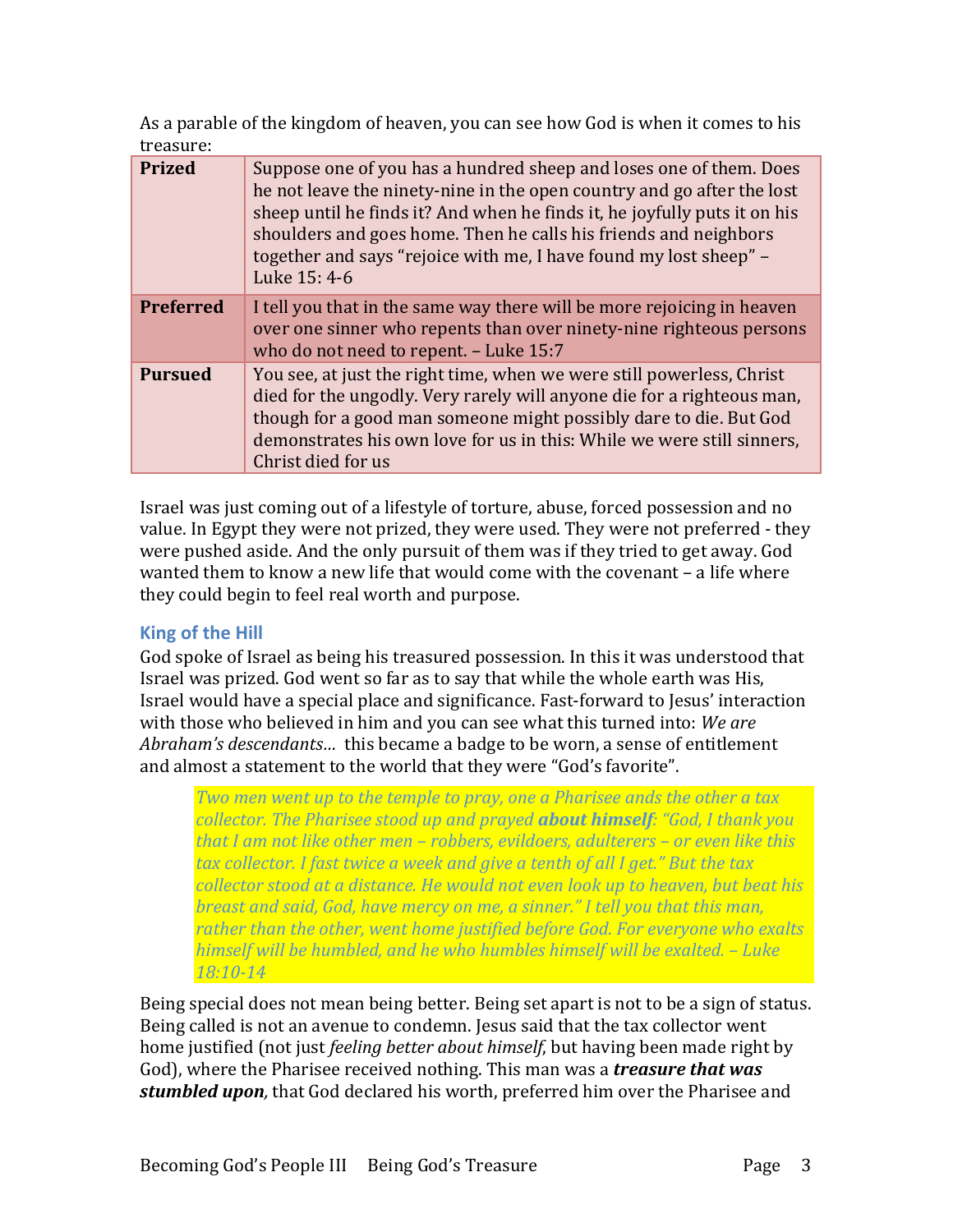pursued him to establish righteousness in him. The key for this man, and what caused the change in his life, was the pursuit of God, not his own self worth. In fact, it was only by the pursuit of God, by God declaring him to be a treasured possession that his life did change. So it is for us, when we allow God to declare how He values us, what our place is in his kingdom, we are changed by the value he places on us, and our desire is to continue to change to fully become the person he has already said we could be.

## **This My Son**

*Jesus continued, "There was a man who had two sons. The younger one said to his* father, 'Give me my share of the estate.' So he divided his property between *them.* Not long after that, the younger son got together all he had, set off for a distant country and there squandered his wealth in wild living. After he had *spent* everything, there was a severe famine in that whole country, and he *began to be in need.* So he went and hired himself out to a citizen of that *country, who sent him to his fields to feed pigs." - Luke 15:11-16* 

This story can actually go by many titles. The biggest focus is on the younger son, of course, because of all that he does wrong and how the father restores him. The story however is nothing without the father. The father had every reason to disown his son, to not allow him back, to agree to his son's terms, make him a slave and make him pay everything back. The father however saw a prized possession. When the son returned home the father **pursued the son to bring him back to the position he was meant to be in**. The father **preferred the company** of his son to the separation he felt when the son left. Before the son entered the new life that he thought he would be experiencing, the father began to order the son's life, declaring the value he had in the son:

*But the father said to his servants, "Quick! Bring the best robe and put it on him.* Put a ring on his finger and sandals on his feet. Bring the fattened calf and *kill* it. Let's have a feast and celebrate. For **this son of mine** was dead and is *alive again. He was lost and is found." So they began to celebrate. – Luke 15:22- 24*

The father didn't just utter an empty value statement. He followed it up with actions that fit the statement. He didn't just talk about making the son feel special and wanted, he backed it up. As this is a parable, it can also be applied to other areas where God pursues His people: *you will be my treasured possession* is not just a statement but the basis for all of God's actions toward us after that. It is God breaking out the best robe (remember the significance of the robe in covenant), marshaling all of his servants to prepare the banquet, bringing the **fattened calf** (do you get the impression that the father "sold everything" in preparation of finding his treasured possession?).

For us, when God declares us as His children, as His valued, treasured possession, it is not an empty show of words. We can expect a show of his love as demonstration of the declaration.